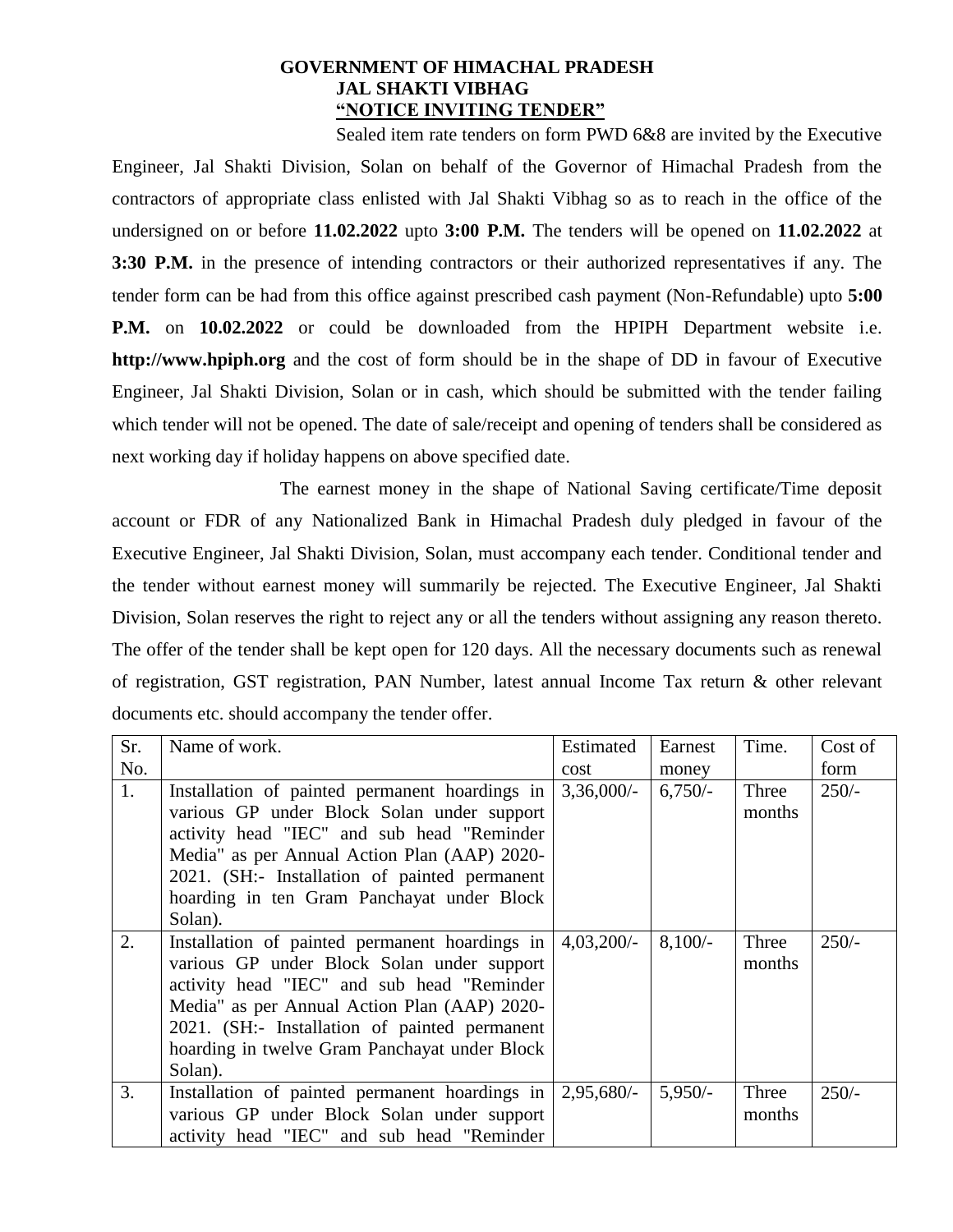|                  | Media" as per Annual Action Plan (AAP) 2020-                                                 |              |           |        |         |
|------------------|----------------------------------------------------------------------------------------------|--------------|-----------|--------|---------|
|                  | 2021. (SH:- Installation of painted permanent                                                |              |           |        |         |
|                  | hoarding in Blocks, SDM offices, Hospitals, Bus                                              |              |           |        |         |
|                  | Stands under Solan block at eleven prominent                                                 |              |           |        |         |
|                  | locations).                                                                                  |              |           |        |         |
| $\overline{4}$ . | R/M of various LWSS/ GWSS under J.S. section                                                 | $4,84,250/-$ | $9,700/-$ | One    | $250/-$ |
|                  | Jaunaji. (SH:- Providing and fixing G.M. gate                                                |              |           | month  |         |
|                  | valve, G.I. fittings and gland dori of various size).                                        |              |           |        |         |
| 5.               | R/M of Various LIS under JSV Division Solan                                                  | $3,11,760/-$ | $6,250/-$ | One    | $250/-$ |
|                  | Sub-Division Dharampur in Tehsil Kasauli, Distt.                                             |              |           | month  |         |
|                  | Solan HP (SH:- Carrying out contour survey for                                               |              |           |        |         |
|                  | various irrigation schemes).                                                                 |              |           |        |         |
| 6.               | R/M of various Hand pump under Sub Division                                                  | 1,19,186/-   | $2,400/-$ | One    | $250/-$ |
|                  | Kandaghat (SH:- Painting, writing Unique ID                                                  |              |           | month  |         |
|                  | number in various hand pumps).                                                               |              |           |        |         |
| 7.               | Installation of painted/printing of high quality                                             | $1,82,000/-$ | $3,650/-$ | Three  | $250/-$ |
|                  | banners in various Aanganwadi Centres under                                                  |              |           | months |         |
|                  | Support Activity Head "IEC' and sub head                                                     |              |           |        |         |
|                  | "Reminder Media" as per Annual Action Plan                                                   |              |           |        |         |
|                  | (AAP) 2020-21 (SH:- Installation/printing of high                                            |              |           |        |         |
|                  | quality banners in all Gram Panchayat, water                                                 |              |           |        |         |
|                  | testing rates/parameters list outside WQ Labs and                                            |              |           |        |         |
|                  | JJM banners in JSV offices) Sub-Division                                                     |              |           |        |         |
|                  | Kandaghat.                                                                                   |              |           |        |         |
| 8.               | Providing water facility to Sen. Sec. School                                                 | $1,36,023/-$ | $2,750/-$ | Three  | $250/-$ |
|                  | & village Dunga Jubbar<br>Kawarag<br>Tehsil                                                  |              |           | months |         |
|                  | Kandaghat Distt. Solan H.P.                                                                  |              |           |        |         |
| 9.               | Restoration of Rain Damages to LWSS Haripur<br>Patta Broury Tehsil & Distt. Solan H.P. (SH:- | 1,46,603/    | $2,950/-$ | Three  | $250/-$ |
|                  | C/O RCC slab and PCC wall).                                                                  |              |           | months |         |
| 10.              | Providing LWSS/ GWSS to various water supply                                                 |              |           | One    | $250/-$ |
|                  | scheme JSV Sub Division No. 3 Solan under JSV                                                | $2,32,554/-$ | $4,650/-$ |        |         |
|                  | Division Solan in Tehsil & Distt. Solan HP. (SH:-                                            |              |           | month  |         |
|                  | Padestrial for laying of foundation/<br>C/O                                                  |              |           |        |         |
|                  | inauguration stone).                                                                         |              |           |        |         |
| 11.              | R/M of LWSS Sakori, Jhaja, Dhangeel in GP                                                    | $1,16,505/-$ | $2,350/-$ | Three  | $250/-$ |
|                  | Dhangeel Tehsil Kandaghat Distt. Solan H.P.                                                  |              |           | months |         |
|                  | (SH:- Laying & jointing of GMS pipe of 15mm                                                  |              |           |        |         |
|                  | dia for distribution system).                                                                |              |           |        |         |
| 12.              | R/M of various LWSS/GWSS under IPH Section                                                   | $1,43,550/-$ | $2,900/-$ | One    | $250/-$ |
|                  | Garkhal under J.S. Sub Division Dharampur in                                                 |              |           | month  |         |
|                  | Tehsil Kasauli Distt. Solan H.P. (SH:- P/F of                                                |              |           |        |         |
|                  | Gate valve).                                                                                 |              |           |        |         |
| 13.              | R/M of water testing laboratory Kandaghat (SH:-                                              | $3,02,400/-$ | $6,050/-$ | One    | $250/-$ |
|                  | P/F of equipment for water testing laboratory                                                |              |           | month  |         |
|                  | Kandaghat).                                                                                  |              |           |        |         |
| 14.              | Balance work of augmentation of LWSS Dharja                                                  | $4,66,960/-$ | $9,350/-$ | Three  | $250/-$ |
|                  | in GP Shamror Tehsil & Distt. Solan. (SH:- C/O                                               |              |           | months |         |
|                  | storage tanks at vill. Dharon Ki Dhar and Dhako).                                            |              |           |        |         |